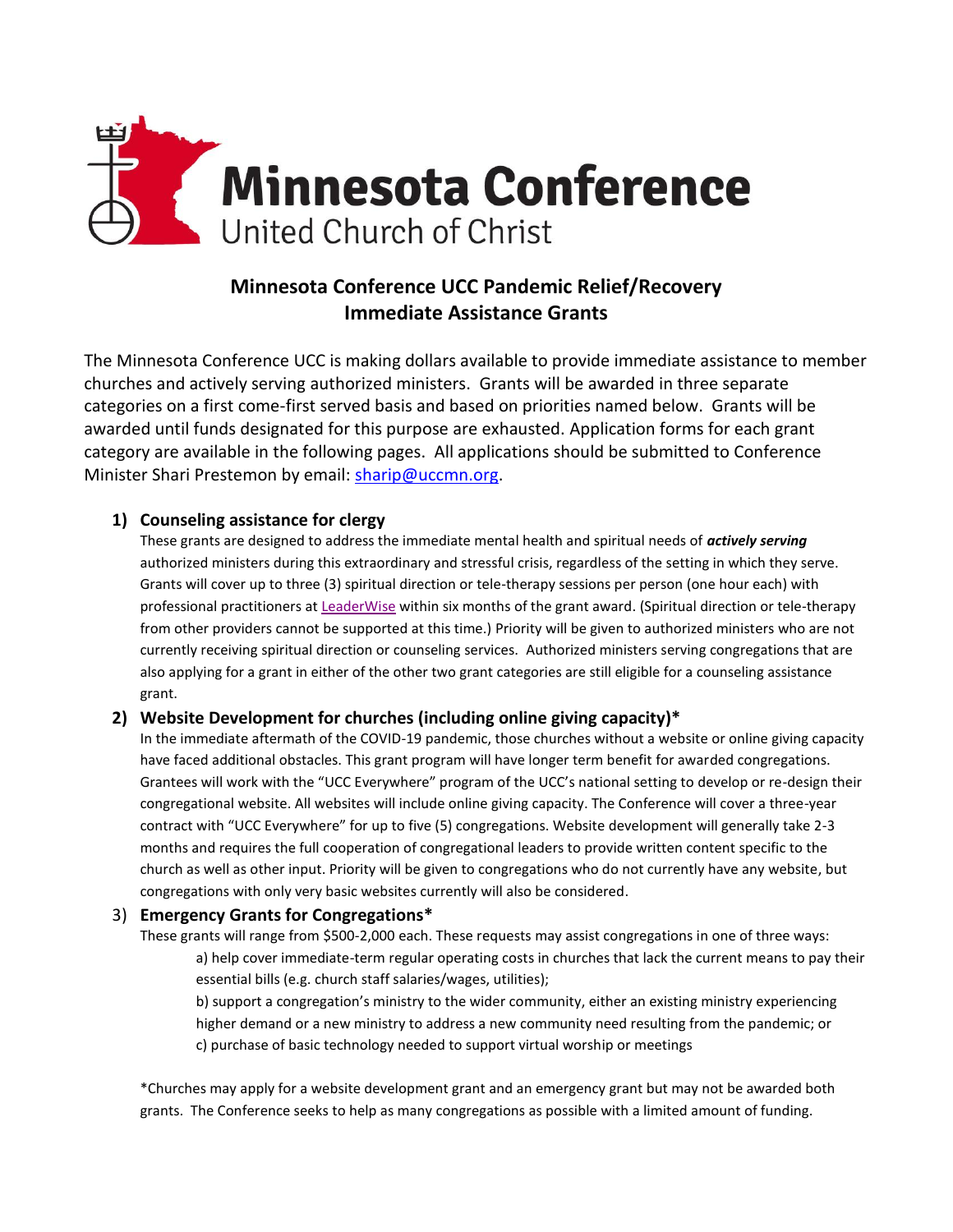#### **APPLICATION**

#### **Website Development Grants\***

*Churches applying for this grant must be able to satisfy several requirements in order for this assistance to be most beneficial to you. Please review this list carefully before filling out an application. Churches must have:* 

- o *A stable & reliable internet connection where the work on the website will be done (could be church office, home office, or other work setting)*
- o *A commitment to setting up an account on UCC Resources to activate their participation in the program*
- o *A commitment to joining the program for three years (UCC Everywhere contract costs will be covered by this grant, if awarded, for three years)*
- o *A commitment to cooperating with website designers and meeting deadlines for providing website content specific to your church community. A typical website schedule is included on this page at UCCR [https://www.uccresources.com/pages/ucc-everywhere](https://linkprotect.cudasvc.com/url?a=https%3a%2f%2fwww.uccresources.com%2fpages%2fucc-everywhere&c=E,1,3LtHmfwPz27gdboInVpzMkHiEf2CFqVOGKxVptqVCP62RI4SCjj2MoK3UNLQ_FmOD_y9O6mT-d9cREoVpGce1sx_bHid1-8dnNI1tSl_ket6_ytW5IcW0Gofj6w,&typo=1) (not all may apply). Participants will be required to complete this content intake form in a timely and accurate way: [https://forms.gle/kai39P2D31nKTm9c9](https://linkprotect.cudasvc.com/url?a=https%3a%2f%2fforms.gle%2fkai39P2D31nKTm9c9&c=E,1,zwxOOwUSrT2I3c6LIzpocOpO8vVsdLTuViveXmLPcXZRa1QoUjzcv06Th8RL_Bj7v4PsDr3YNjFbdhjrg8r4tW2_mtWdSkVNw4Jy5FPzvf5MkqwNJZ7i65o,&typo=1)*
- o *A dedicated point person (paid or unpaid, staff or volunteer) who will take on the responsibility of keeping the website current over the three year period. The point person should possess:* 
	- o *An affinity for learning about and working independently on the back-end of a content management system (CMS)*
	- o *Time and willingness to work through the training videos for working on the back-end of the CMS*
- o *A commitment to establishing an online giving program through a third-party platform of your choice and the ability to connect your banking accounts to the giving portal for instant and easy transfer of funds.*
- o *An interest in establishing a wider social media presence for engaging with congregants and promoting the website.*

## *If your congregation can fulfill the above requirements, please fill out the application below.*

- 1. Name of person filling out application \_\_\_\_\_\_\_\_\_\_\_\_\_\_\_\_\_\_\_\_\_\_\_\_\_\_\_\_\_\_\_\_\_\_\_\_\_\_\_\_\_\_\_\_\_\_\_\_\_\_\_\_\_\_
- 2. Email address of person filling out application
- 3. Phone number of person completing application \_\_\_\_\_\_\_\_\_\_\_\_\_\_\_\_\_\_\_\_\_\_\_\_\_\_\_\_\_\_\_
- 4. Congregational role of person filling out application

| Pastor                      |
|-----------------------------|
| Moderator/Council President |
| Treasurer                   |
| Other staff                 |
| Other                       |
|                             |

- **5.** Name and location of congregation **with all entity of the set of the set of the set of the set of the set o**
- **6.** Does your congregation currently have a website?



Yes. Please include address of current website:\_\_\_\_\_\_\_\_\_\_\_\_\_\_\_\_\_\_\_\_\_\_\_\_\_\_\_\_\_\_\_\_\_

No.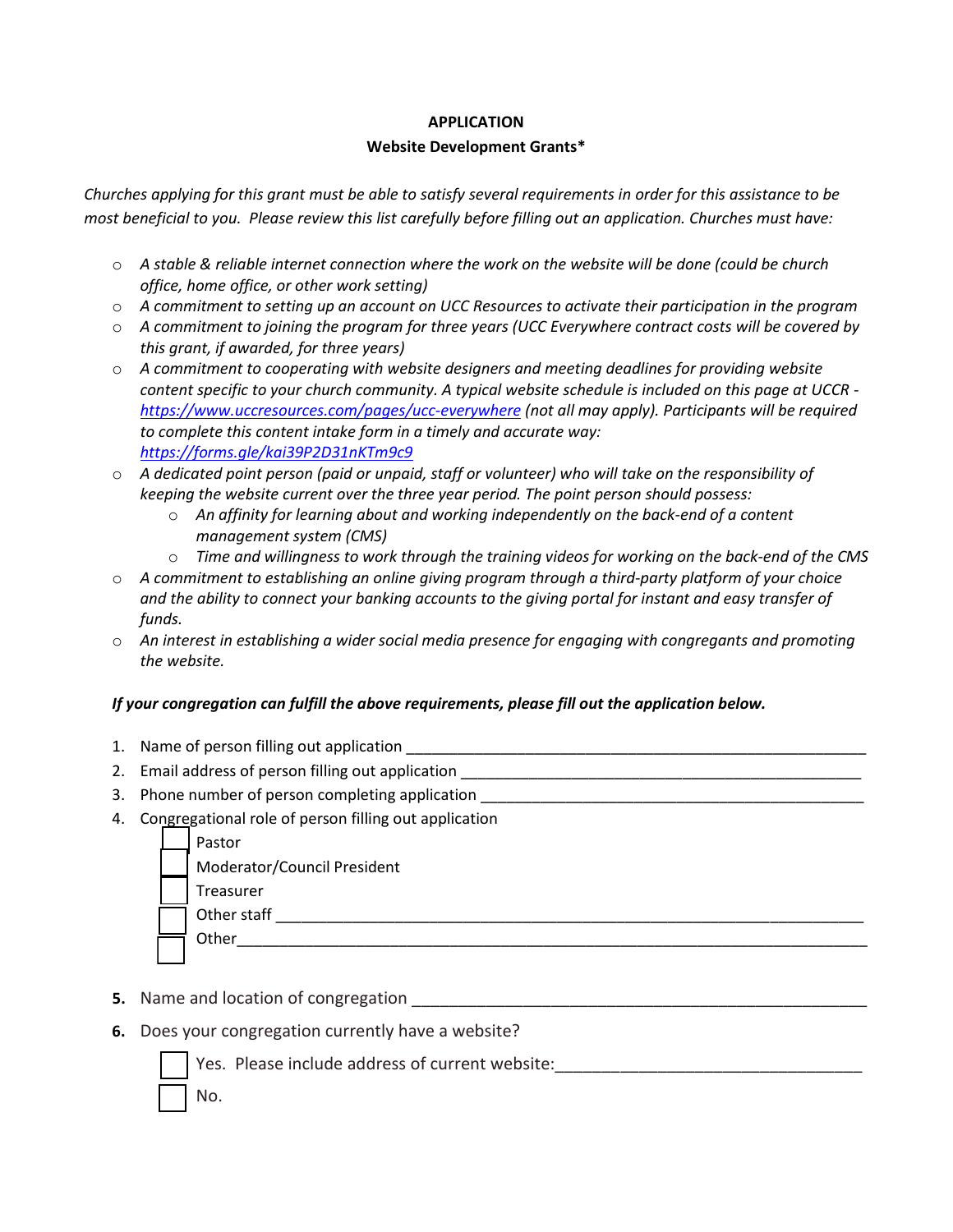**7.** Does your congregation have any other social media presence? (e.g. Facebook Page, Twitter feed, Instagram, other) If yes, please list.



**8.** Please briefly describe how this grant and a resulting church website would benefit your congregation's ministry. What excites you about this possibility? (250 words or less)